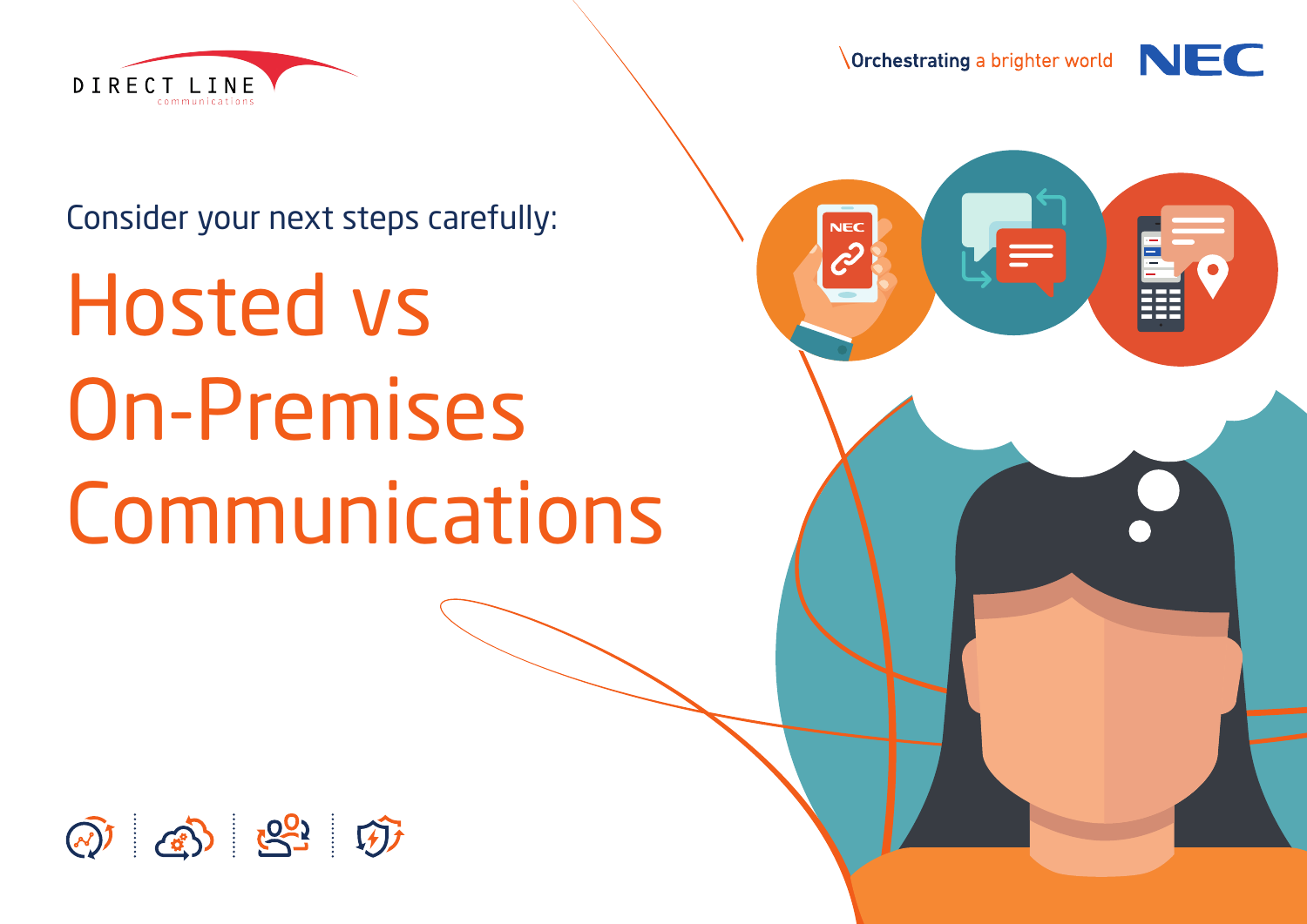## Choosing the right communication solution is no mean task.

The way we do business, working styles, mobility, and indeed your customer expectations are changing quickly.

IT managers are faced with greater demands and lower resources. Coupled with a greater choice of communication options than ever before – where should a business start looking?



## So it has to be hosted, right? Think again.

More and more hosted solutions appear to offer affordable monthly payments for all your telephony needs. But do they deliver the everyday telephony features you have come to expect? Are they reliable? Are they secure? And are they REALLY cheaper?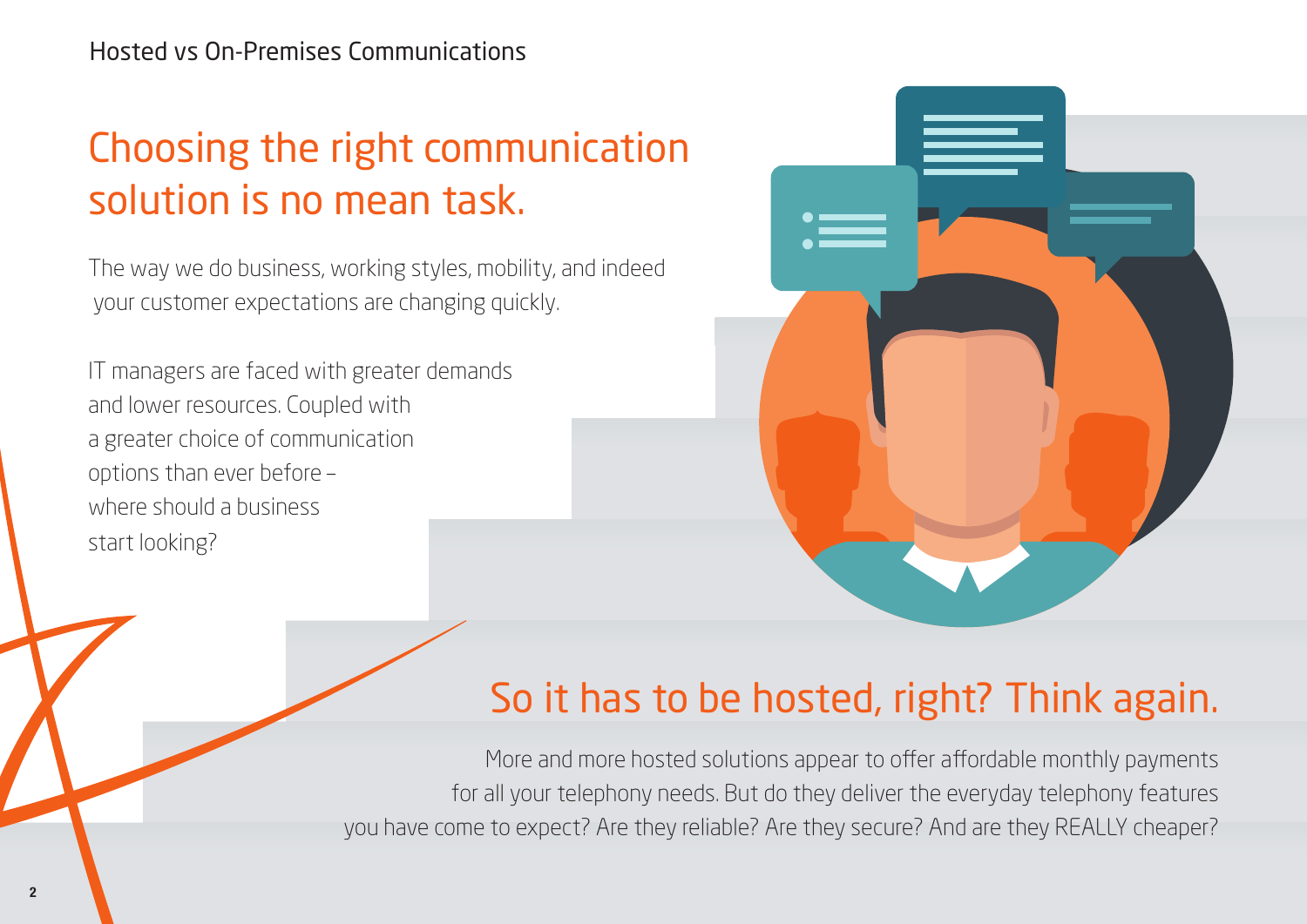

# Discouraging Factors in the Adoption of Cloud Resources

According to IDC's recent SMB IT survey, data security remains the number one concern when adopting the cloud.



Concerns about data security



Concerns about data availability, or **48% 32% 27%**unexpected outages



 $\overline{\mathbf{x}}$ 

Concerns about unpredictable monthly user fees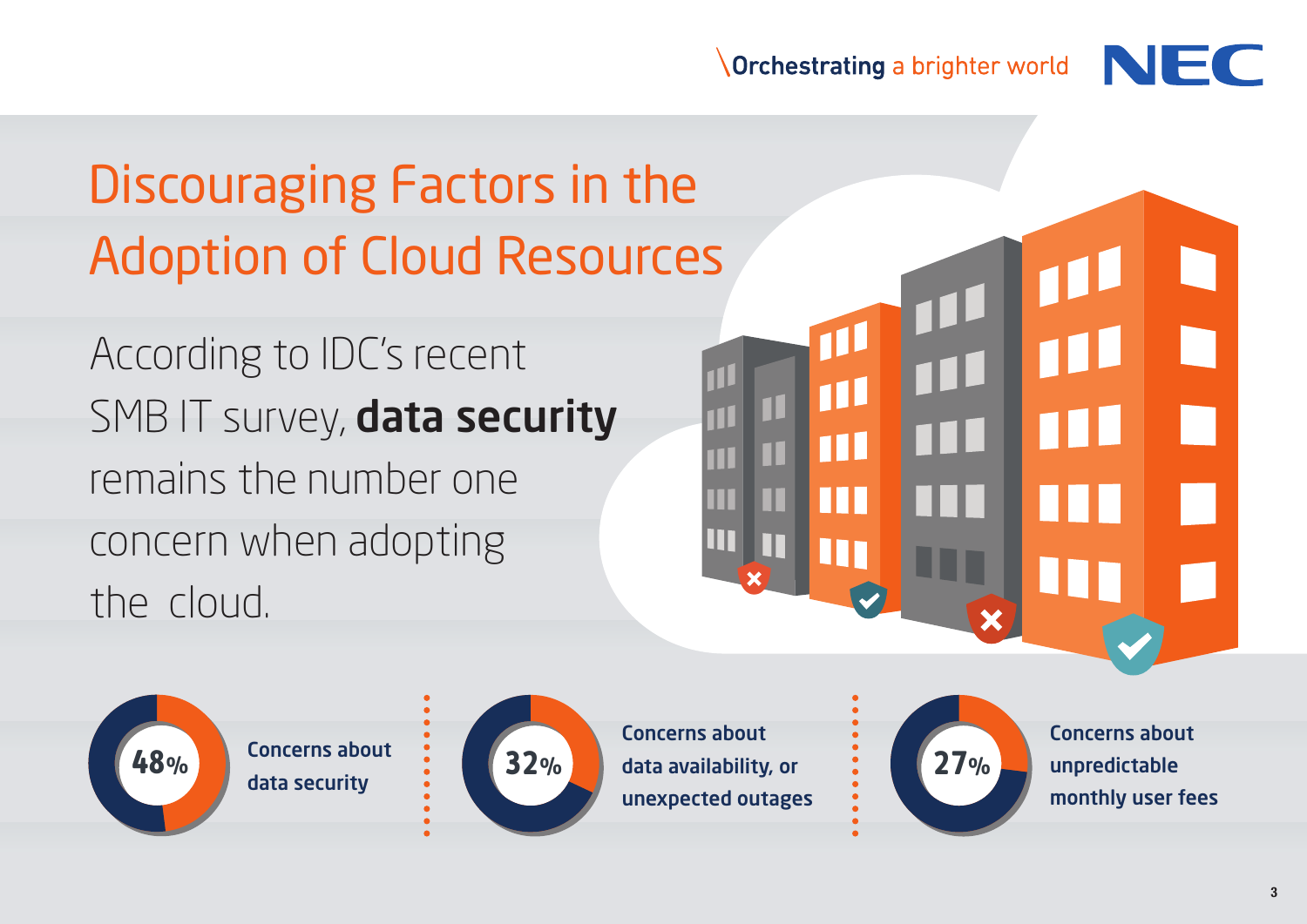# Hosted is Cheaper?

Some Costing Myths Explained





### Monthly leasing is cheaper?

This may appear a low cost option, however – mid term recurring costs (2+ years) can cost considerably more. And at the end of the contract – nothing to show for your investment!



### Paying per month is easier on the business cash flow?

True – and many businesses prefer this. However on-premises solutions are available in number of ways including fixed term leasing options before ownership (and have been for years).



### Hosted calls can be cheaper?

Calls to other hosted users on the same network may be offered at low or no cost but this is a pence per minute saving and does not include the high cost of the network required to support a hosted system.



### No upfront costs with Hosted?

The vast majority of new hosted solutions require the cost of handsets and are rarely 100% Opex-based costs.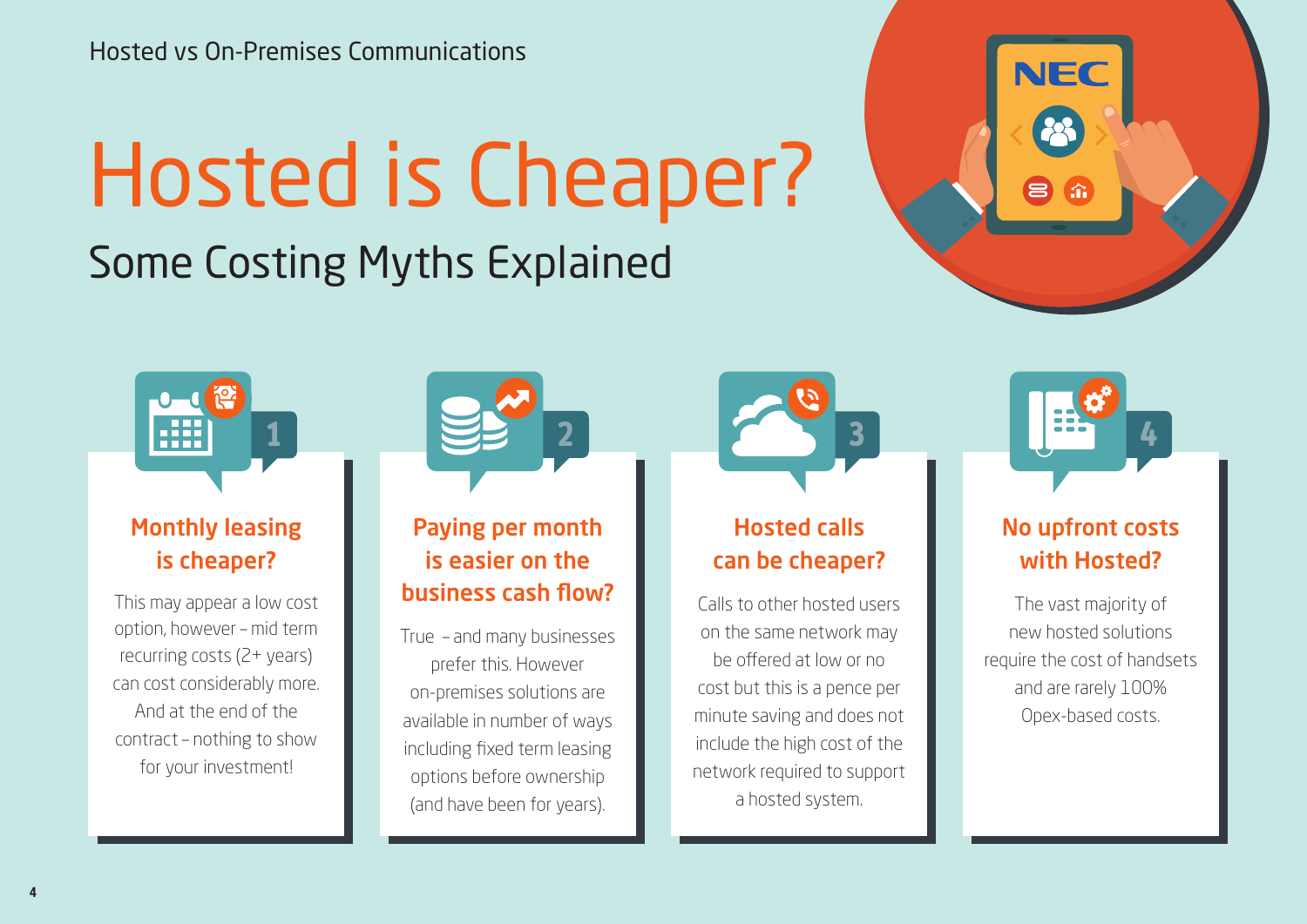# Cost Comparison

Here's a working example of costs for 8 users for the SV9100 and a leading UK hosted solution. Monthly subscription costs can quickly add up!





This example is based for the SV9100 Communication Server against a leading UK Hosted Supplier.



Costs based on 8 users, incl. 8x handsets (NEC's DT820) & equivalent hosted versions.



A like-for-like feature-set has been used as closely as possible.



Calls based on 500 minutes per user per month.



NEC's specification: SV9100 9.5" Communication Server, InGuard, InReports, 4 x SIP trunks, 8 x DT820 IP phones & 8 x InMail users with e-mail client.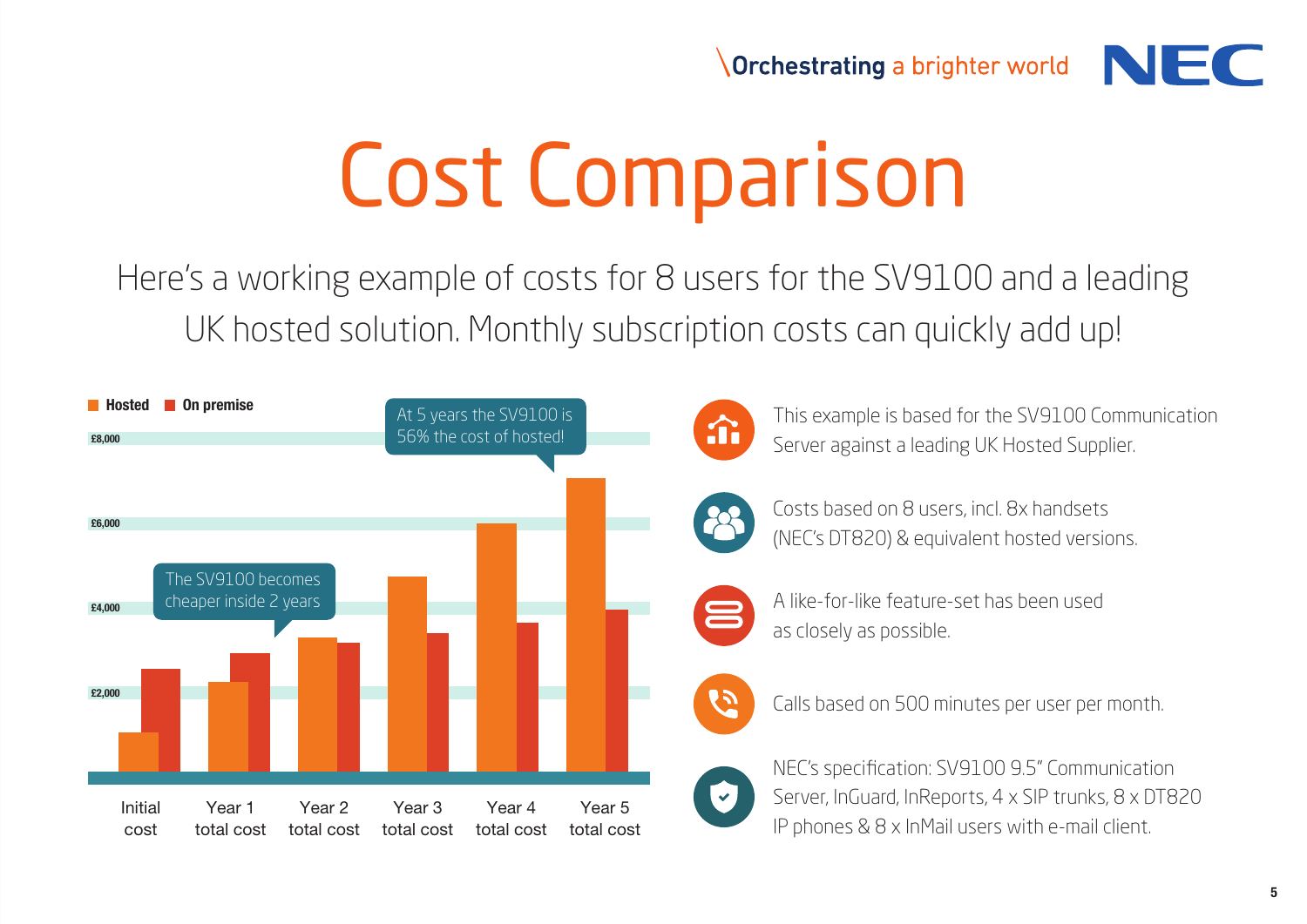#### Hosted vs On-Premises Communications



# 7 Reasons why Businesses Choose NEC's SV9100 (on-premises) Communication Server

Competitive businesses come in all sizes but usually have one thing in common: great teamwork. The SV9100 is designed for real people and real business and gets your team working together from day one.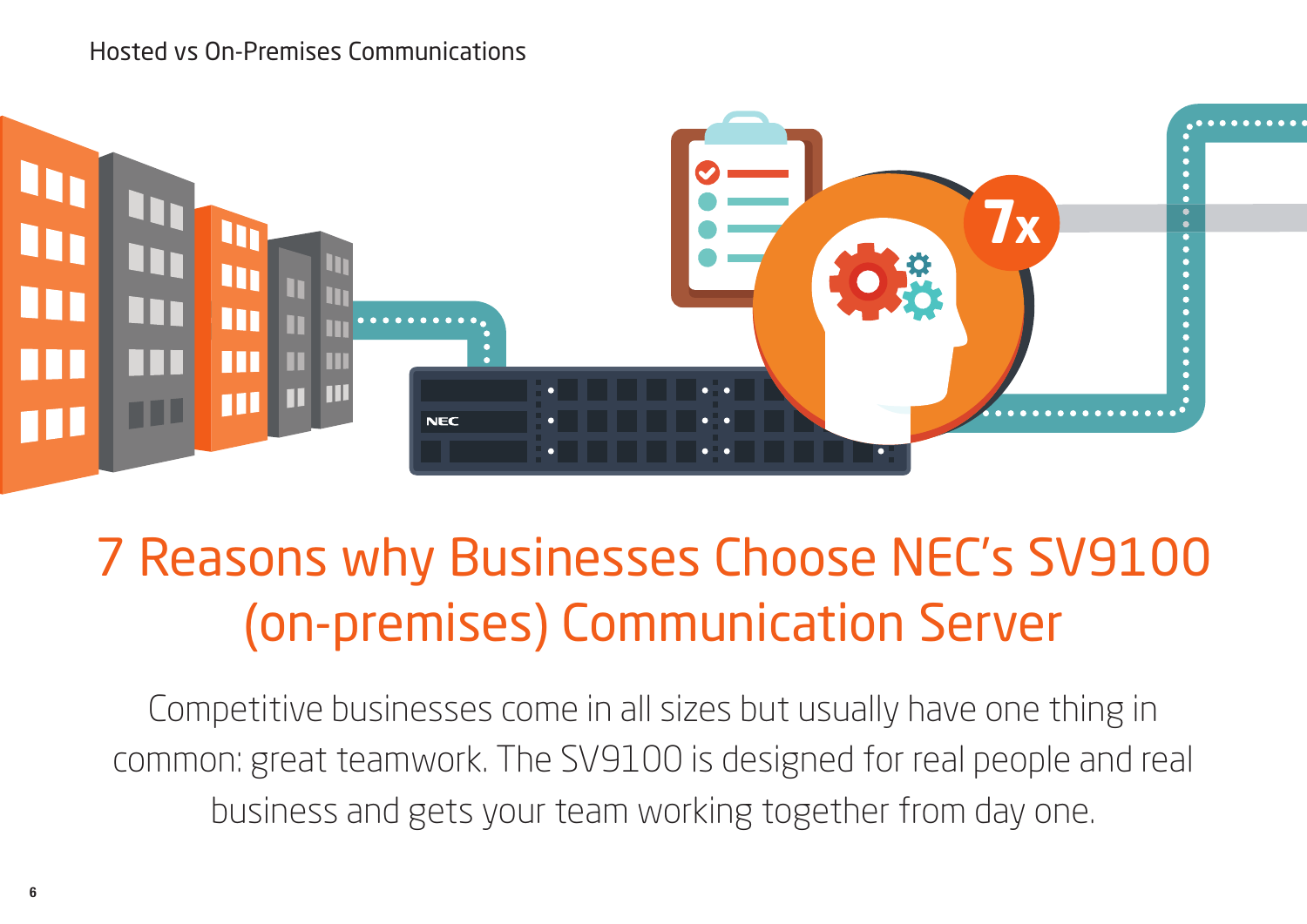

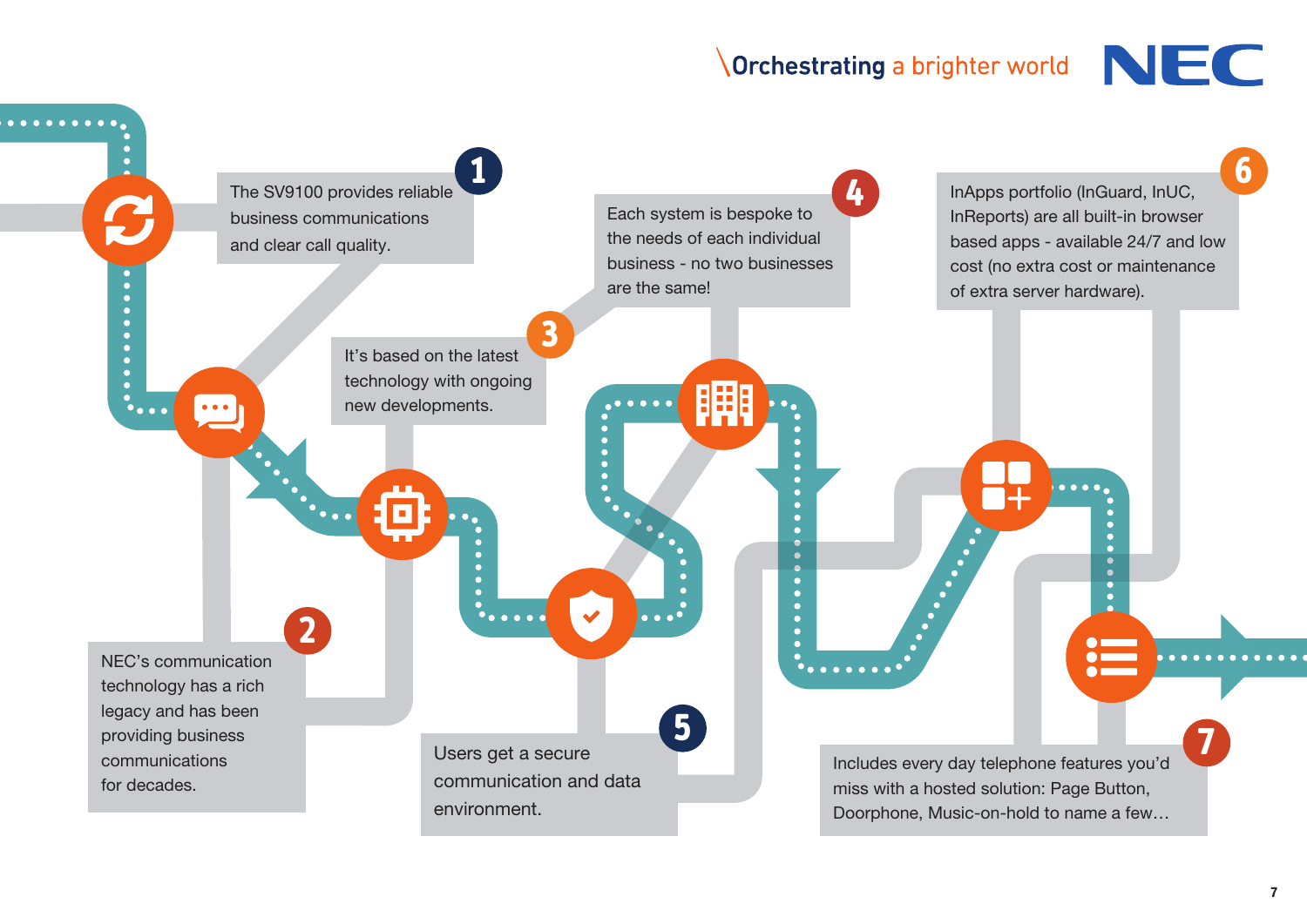# Creating a Better Customer Experience

It's not about you, it's about your customers. Your business is judged on a daily basis. If your response rates aren't up to scratch your customers can seek out your competitors and may be lost indefinitely.

Even basic poor voice quality from a hosted solution with an insufficient network can be enough to damage your professional company image.

Many hosted solutions are low on telephony features which can have a direct impact on how you are perceived by your customers.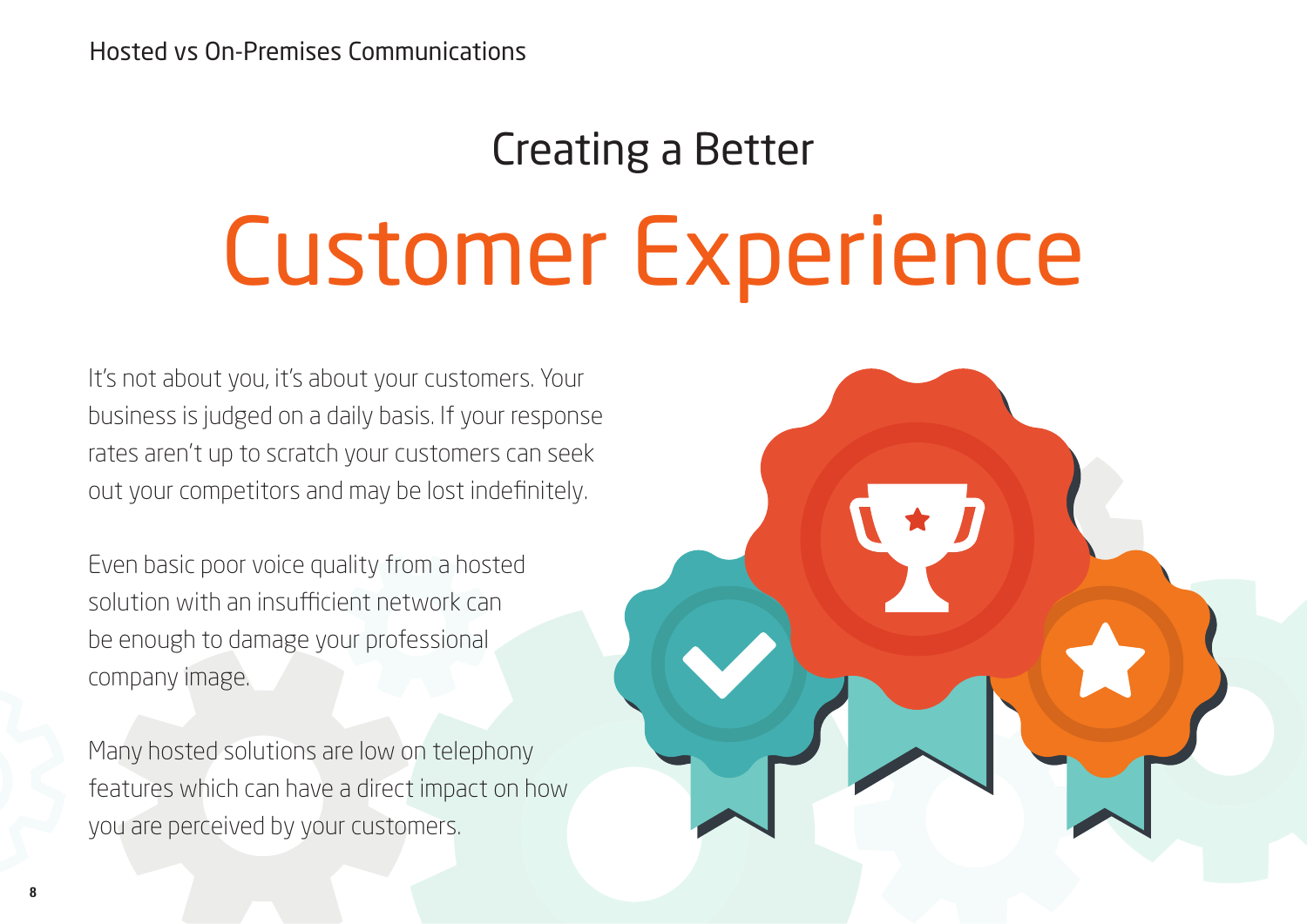6 Ways to Raise your Customer Service Levels with the SV9100

- 1. Find the company expert quickly for that crucial enquiry using the **InUC** Presence feature
- 2. Greet your callers by name with screen-pops & CRM integration with MyCalls Operator Console & MyCalls Desktop
- 3. Deliver multimedia easily **Multimedia Queuing** delivers all your communications to your agents in the familiar way calls are delivered and prioritised
- 4. Take seamless credit card payments with PCI compliancy with **MyCalls Call Recorder**
- 5. Keep your customers satisfied the **Callback** feature means customers who are unable to hold can leave a message and receive a call back
- 6. Improve your customer service **Skills-based routing** means callers experience quicker, more efficient service

NFO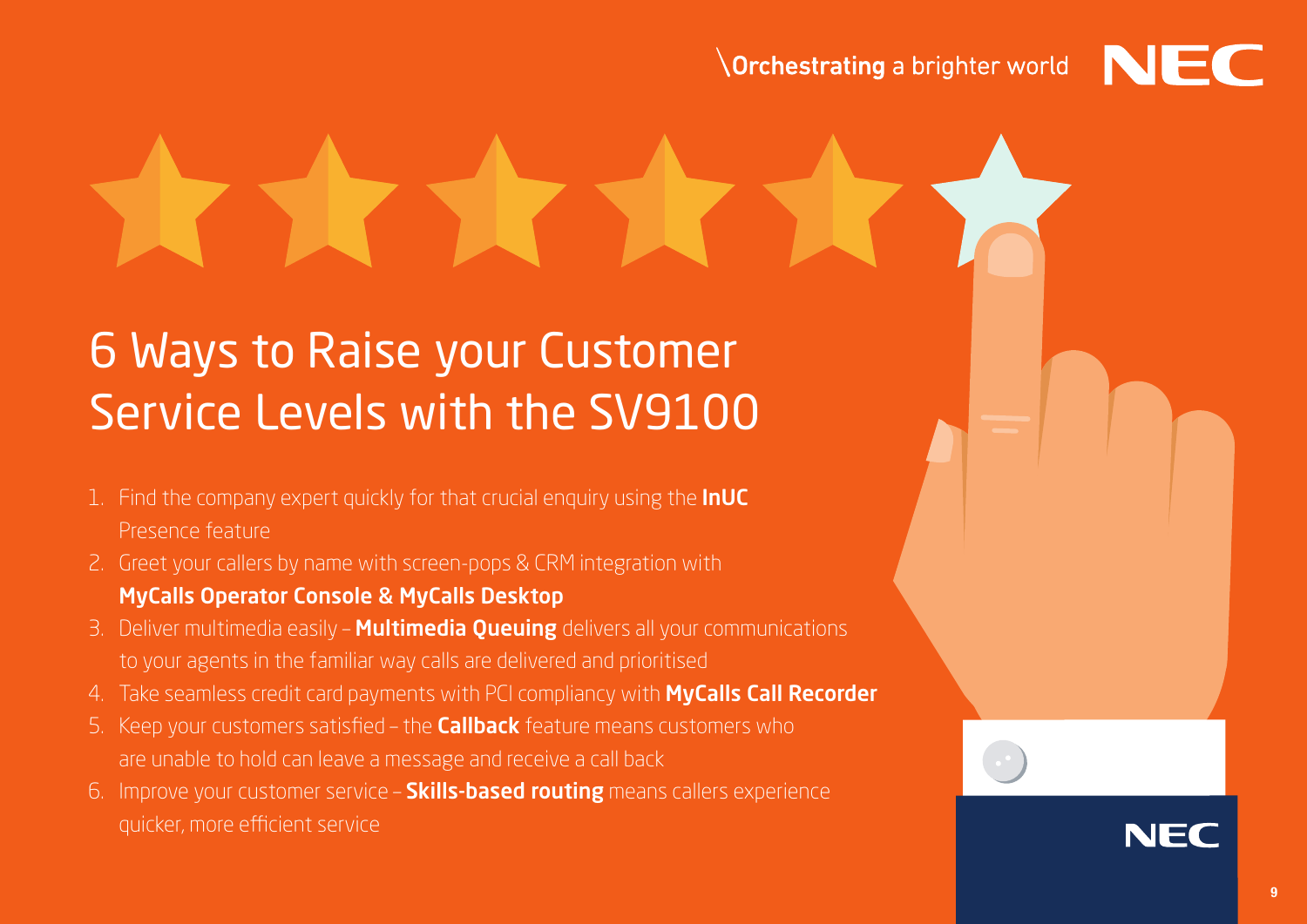# The True Cost of Downtime

In today's business – downtime is a dirty word. It can cost you time, money and resources. In business critical scenarios it could even cost you customers. In vertical markets such as education or healthcare human wellbeing could be compromised. Consider the reliability of your communications and ensure you have an agreed fault resolution time frame!





In a recent survey\* 23% of IT Managers 23% Stated a lack of tech support or timely **23%** 42% assistance from the provider or partner would discourage them from the cloud



Consumers base a decision to buy from a business solely on an organisation's reputation for customer service\*\*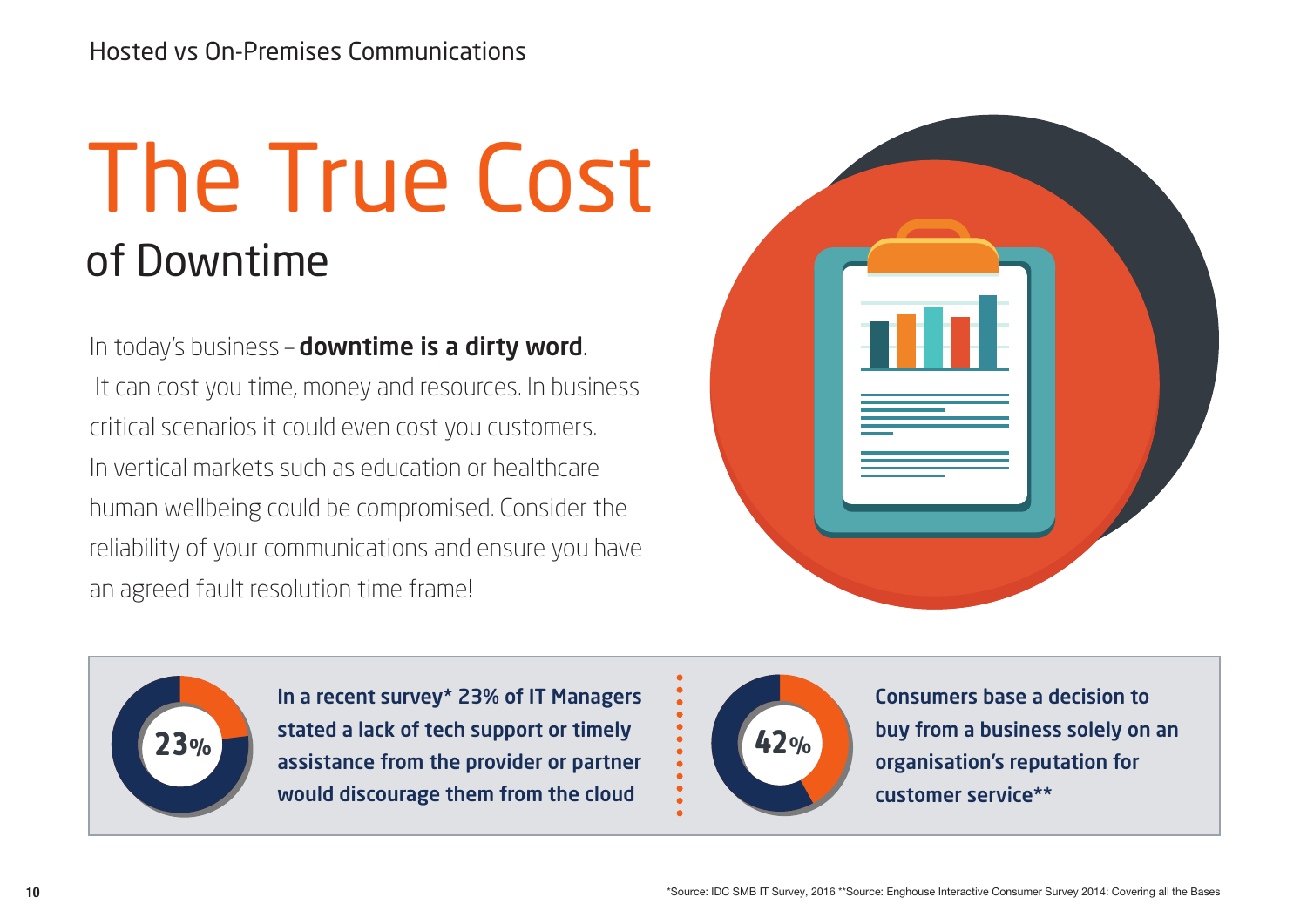## Staying Secure – Are you at risk from Toll Fraud?



NEC's InGuard application helps defend against toll fraud attacks and provides peace of mind for the user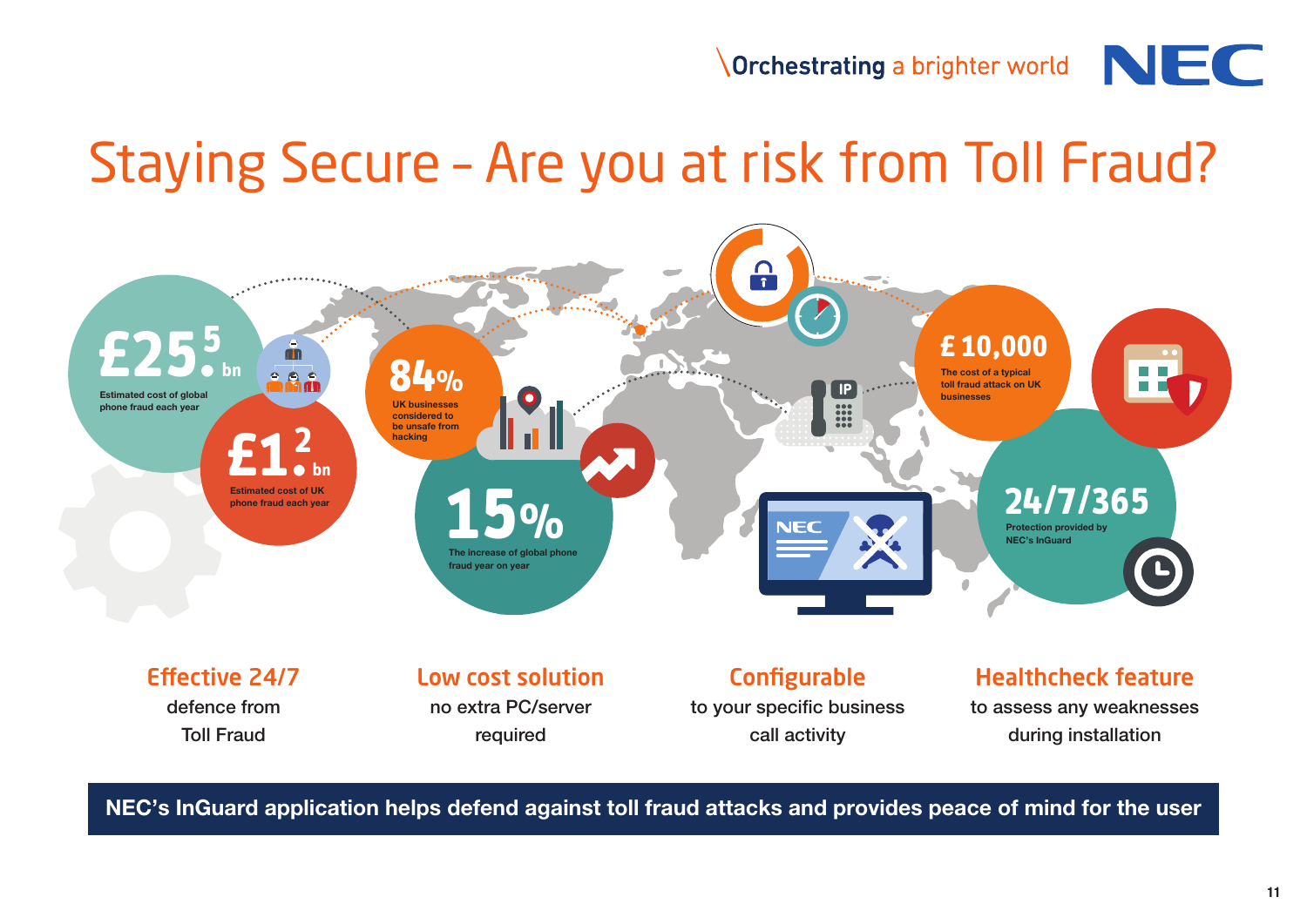## Creating a Better

# Employee Experience

Creating a 'smart' workforce is essential to your competitiveness as well as attracting and keeping talent in your organisation. In a recent global survey 'work flexibility' was rated as the top employee benefit.



**83%** of HR said that 'employee experience' is either important or very important to their success\*



**92%** of companies rate 'organizational design' as their top priority\*



**75%** of millennials said they are well prepared to work effectively in a team\*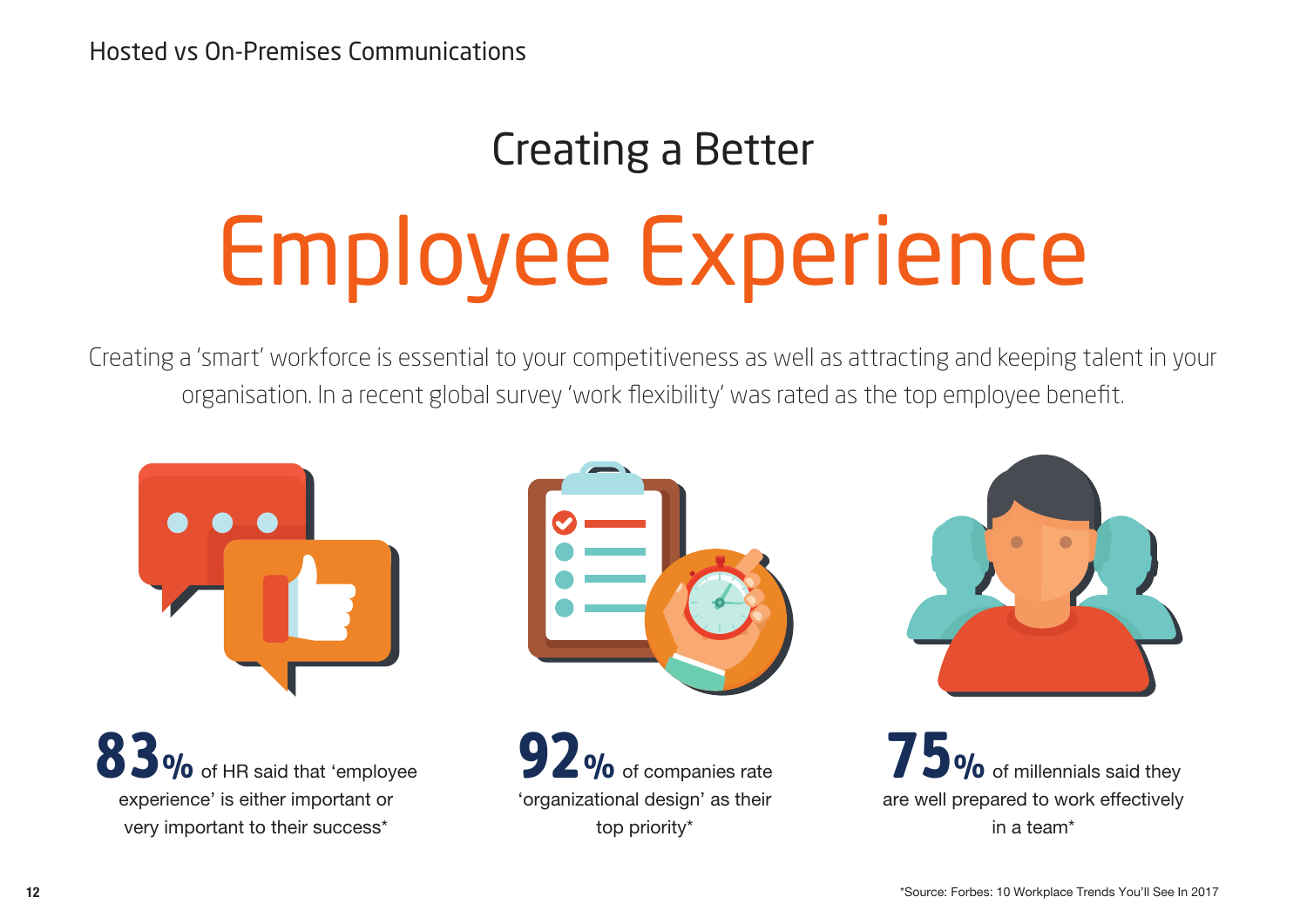# Smart Collaboration & More

In today's working environment, employees are spread across different locations – collaboration is becoming an essential for virtual teams.

The SV9100's InUC utilises WebRTC (Real-Time Communications) providing highly cost-effective video and collaboration working seamlessly within your IT environment. Users can work collectively with screen share and shared documents. It's also ideal for live software demos and presentation slideshows.

- > Video conferencing for up to 32 (8x4) SV9100 users
- > Document & screen sharing
- > Highly cost-effective solution
- > Uses secure connectivity
- > Includes Presence feature



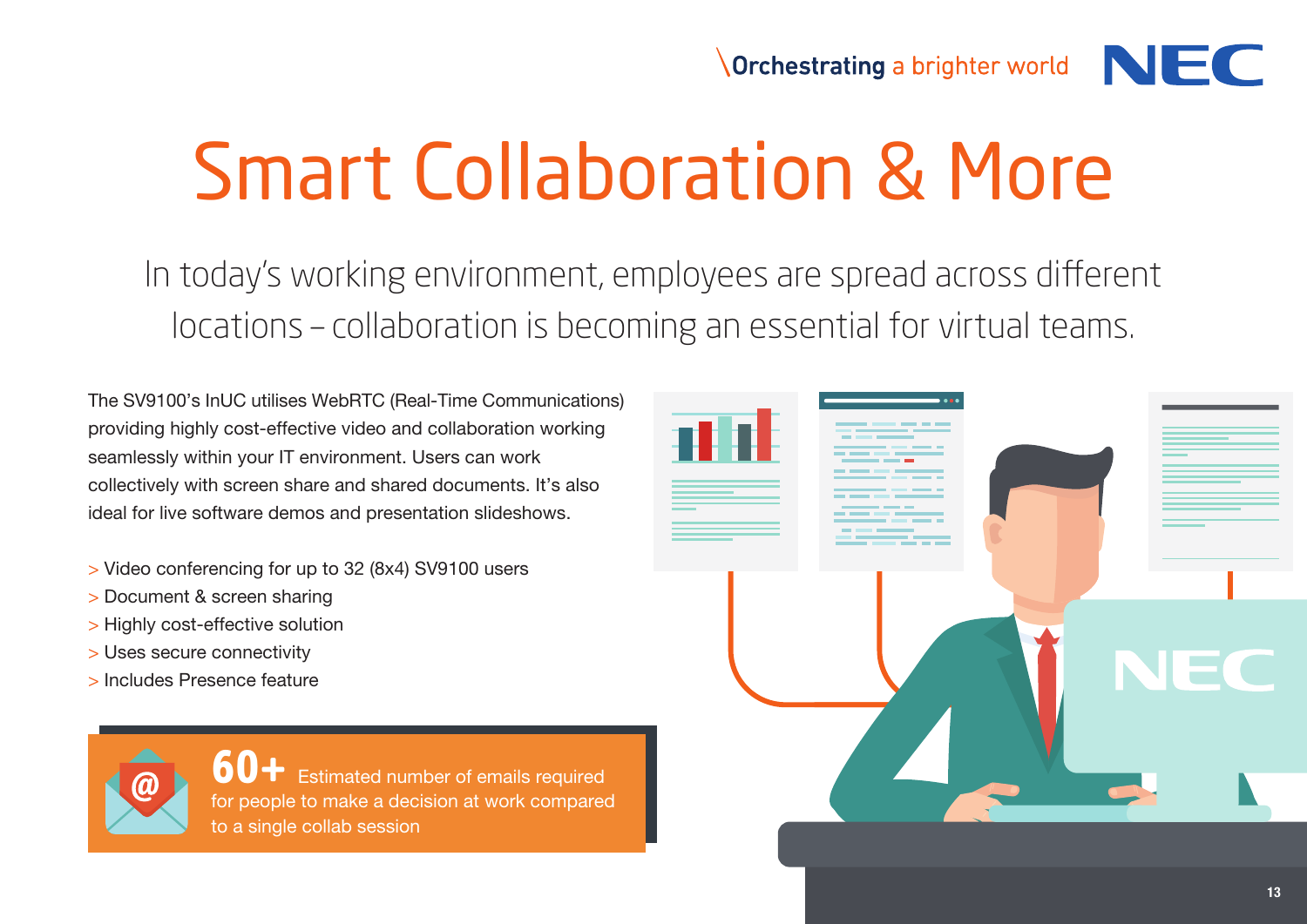# SV9100's Mobility Options for an 'on-demand' workforce



#### On premises: IP DECT

Feature-rich portfolio includes: Man Down, Location Detection capabilities, SOS and more. Also - robust handsets for tougher environments.

#### Mobile Extension

Treat your smartphone like your deskphone - enjoy the SV9100 system features including call back, transfer and caller ID while you're on the move.

#### NEC Smartphone Application

Users can connect via WiFi or across the Mobile Data Network (3G/4G). This allows you to make and receive calls as a regular extension user giving the added advantage of Single Number Reach & Roaming.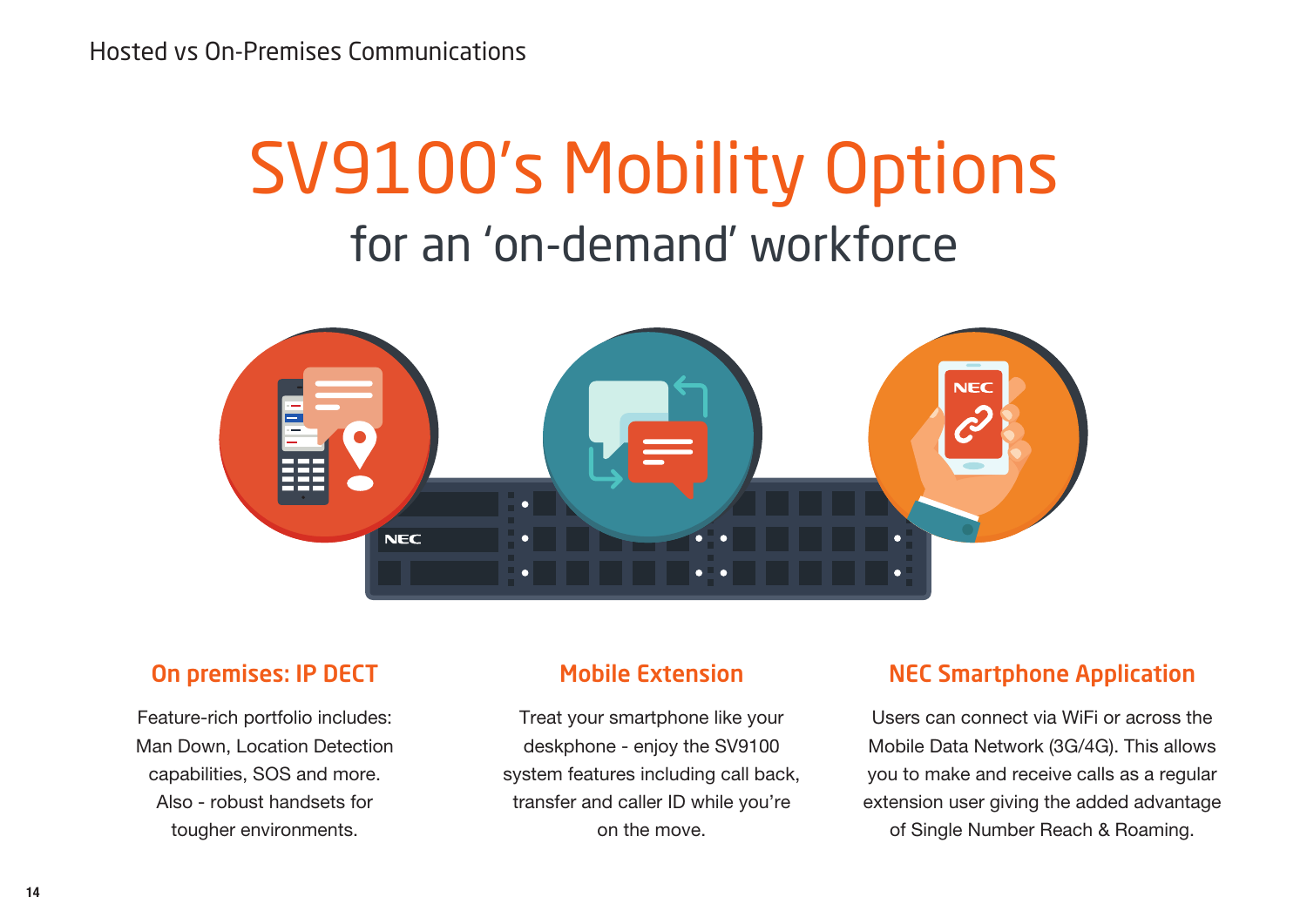

# NEC – A Stable Global Partner

As an Information and Communications Technology leader, bringing together and integrating technology and expertise to create the ICT-enabled society of tomorrow.